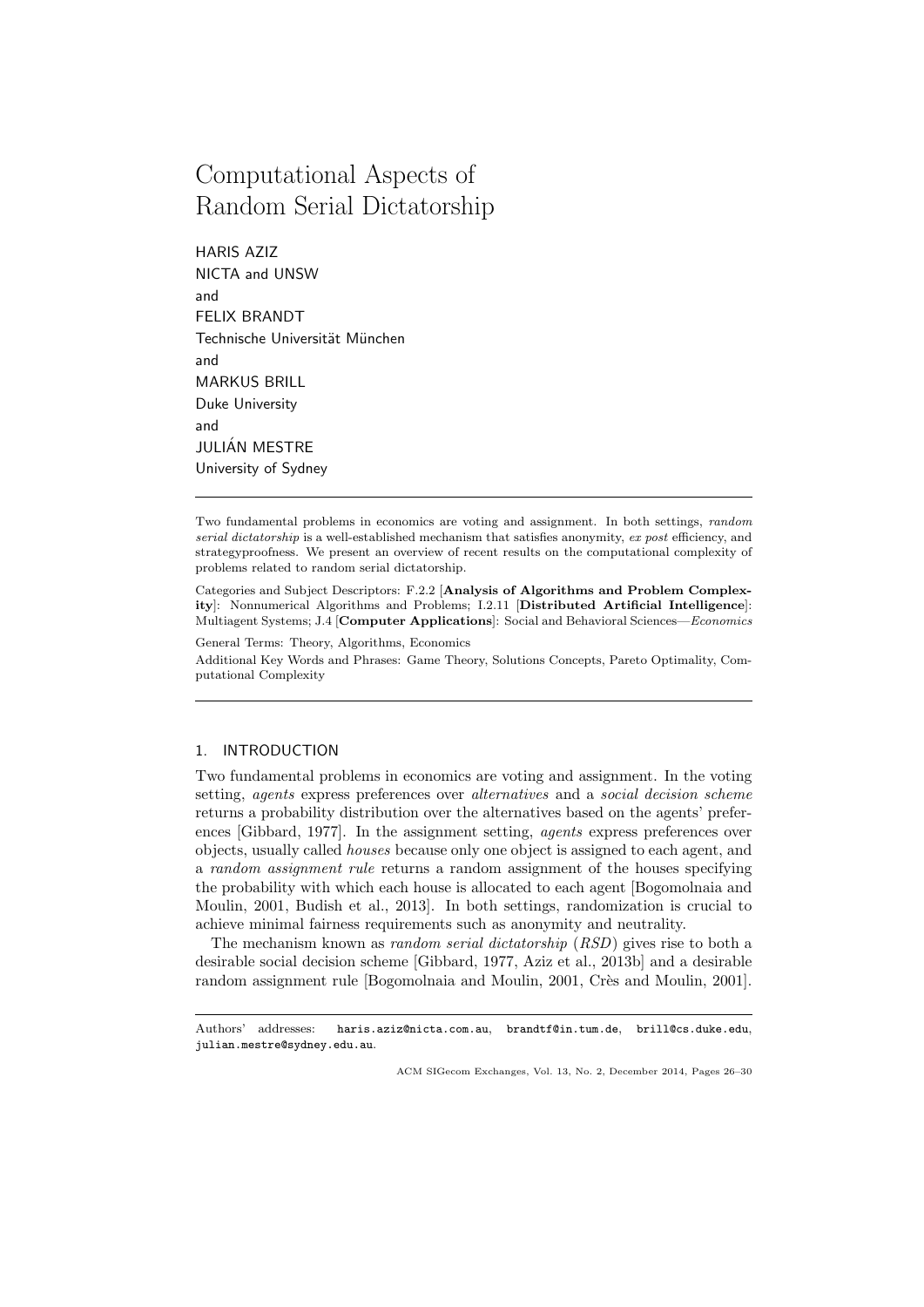#### 27 · H. Aziz et al.

In the voting setting, RSD selects a permutation of the agents uniformly at random and then chooses an alternative by sequentially allowing agents in the permutation to refine the set of feasible alternatives to their most preferred of the remaining alternatives. In the assignment setting, RSD selects a permutation of the agents uniformly at random and then lets one agent after another pick his most preferred of the remaining objects. In both settings, RSD is well-known to satisfy anonymity, strategyproofness, and ex post efficiency (i.e., it randomizes over Pareto optimal alternatives/allocations). In fact, it has been conjectured to be the only rule that satisfies these properties [see e.g., Lee and Sethuraman,  $2011$ ].<sup>1</sup>

This paper surveys recent computational results regarding the probability of choosing an alternative in the context of voting and the probability of an agent getting a house. There are various reasons why computing the actual probabilities (rather than simply executing the mechanism) is important. In the assignment setting, the resulting probabilities of RSD can be viewed as fractional resource allocations such as in scheduling or other applications [see e.g., Svensson, 1994, Abdulkadiroğlu and Sönmez, 1998, Crès and Moulin, 2001]. Similarly, in voting, the probabilities returned by RSD can be interpreted as fractions of time or other resources allotted to the alternatives. Saban and Sethuraman [2013] mentioned identifying the conditions under which the RSD probabilities can be computed in polynomial time as an open problem. In another paper, Mennle and Seuken [2013] propose random hybrid assignment mechanisms that hinge on the RSD probabilities. Finally, the RSD probabilities have also been used in the design of a recent algorithm for cake cutting [Aziz and Ye, 2014].

## 2. PRELIMINARIES

A voting problem consists of a set  $N = \{1, \ldots, n\}$  of agents having preferences over a finite set A of *alternatives* where  $|A| = m$ . The preferences of agents over the alternatives are given by a preference profile  $\succsim = (\succsim_1, \ldots, \succsim_n)$  where, for each agent  $i \in N$ ,  $\succsim_i$  is a complete and transitive preference relation over A where  $\succ_i$  denotes the strict part of the relation and  $\sim_i$  denoteds the indifference part. A preference relation  $\sum_i$  is linear if  $a \succ_i b$  or  $b \succ_i a$  for all distinct alternatives  $a, b \in A$ . For convenience, we will represent preference relations as comma-separated lists in which sets denote indifference classes.

The *serial dictatorship* rule is defined with respect to a permutation  $\pi$  over N. It starts with the set of all alternatives and then each agent in  $\pi$  successively refines the set of alternatives to the set of most preferred alternatives from the remaining set. RSD returns the serial dictatorship outcome with respect to a permutation that is chosen uniformly at random. If the outcome is not unique, we take the uniform probability distribution over the set of selected alternatives to enforce neutrality.

EXAMPLE 1 (ILLUSTRATION OF  $RSD$  IN VOTING). Consider the following preference profile.

 $\sum_{1}: \{a, b, c\}, d \qquad \sum_{2}: \{b, d\}, a, c \qquad \sum_{3}: \{c, \{a, b, d\}, d\}$ 

<sup>1</sup>When preferences are linear, Gibbard [1977] has shown that random dictatorship is the only strategyproof and ex post efficient social decision scheme.

ACM SIGecom Exchanges, Vol. 13, No. 2, December 2014, Pages 26–30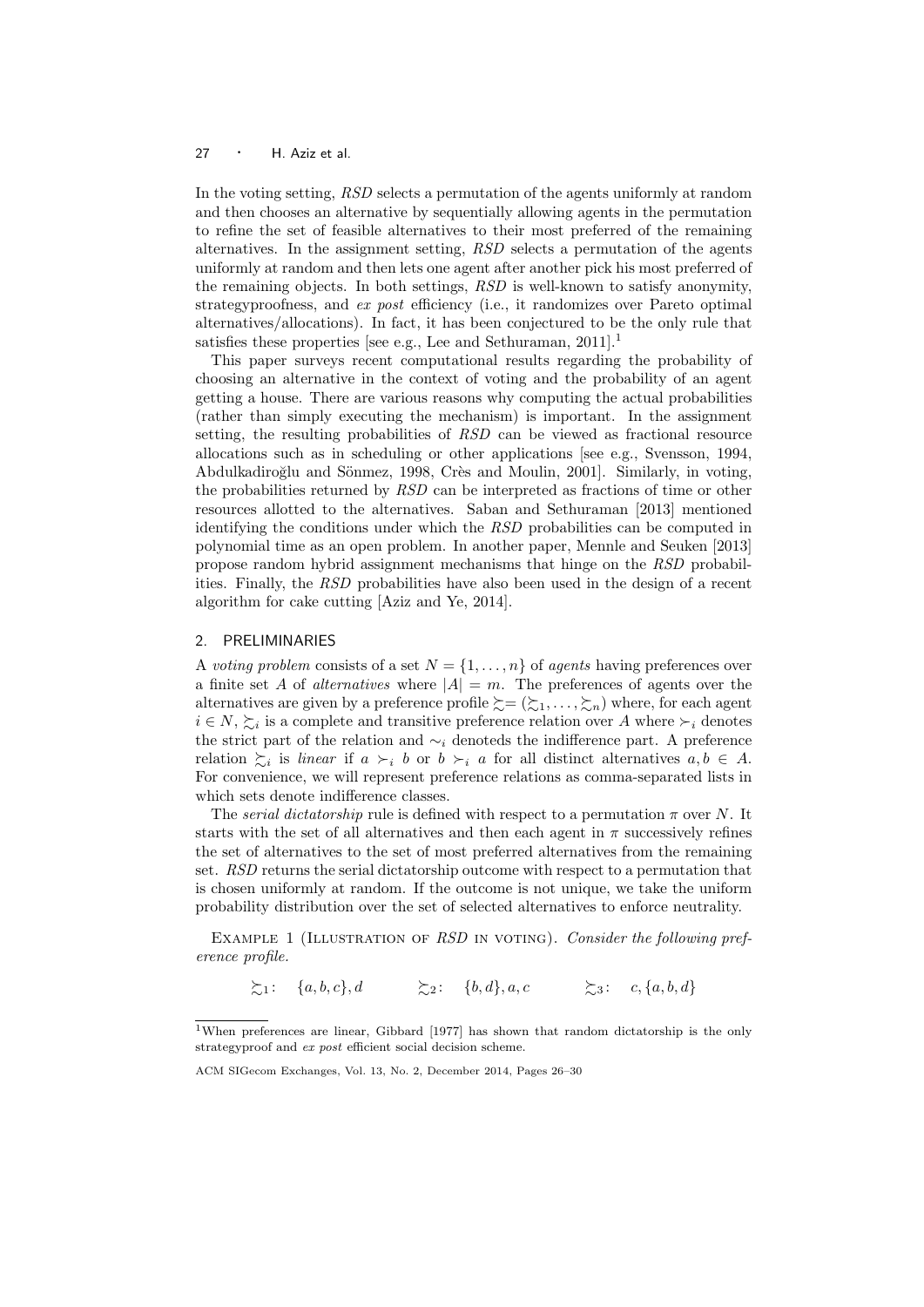For permutation 123, the serial dictatorship outcome is  ${b}$ . The RSD lottery is  $[a: 0, b: 1/2, c: 1/2, d: 0].$ 

An assignment problem is a triple  $(N, H, \geq)$ , where N is a set of n agents, H is a set of m houses, and  $\succeq = (\succeq_1, \ldots, \succeq_n)$  is a preference profile that contains, for each agent  $i$ , a linear preference relation on the set of houses. Every random assignment specifies, for every agent i and every house h, the probability  $p_{ih}$  that house h is assigned to agent i. By the Birkhoff-von Neumann theorem, any such assignment can be obtained by a probability distribution over deterministic assignments. RSD chooses a permutation uniformly at random and then lets the agents sequentially take their most preferred object that has not yet been allocated according to the order of the permutation. It is easily observed that the assignment problem is a special case of the voting problem where the set of alternatives  $A$  is the set of all discrete assignments and the preferences of agents over A are induced by their preferences over  $H$ . Although agents have linear preferences over the houses, they are indifferent among different assignments in which they are allocated the same house.

EXAMPLE 2 (ILLUSTRATION OF  $RSD$  IN ASSIGNMENT). Consider the following preference profile.

$$
\Sigma_1: \quad a, b, c \qquad \qquad \Sigma_2: \quad a, b, c \qquad \qquad \Sigma_3: \quad b, a, c
$$

Agents 1 and 2 are of the same type since they have identical preferences. For each permutation, one can compute the serial dictatorship outcome. For example, the permutation 123 yields the assignment  $\{\{1, a\}, \{2, b\}, \{3, c\}\}\$ . The RSD random assignment is given by the following table.

$$
\begin{array}{c|cc} a & b & c \\ \hline 1 & 1/2 & 1/6 & 1/3 \\ 2 & 1/2 & 1/6 & 1/3 \\ 3 & 0 & 2/3 & 1/3 \\ \end{array}
$$

Although the assignment problem is a special case of the voting problem, this does not imply that positive algorithmic results for voting also hold within the assignment domain. The reason is that the translation of an assignment problem to a corresponding voting problem leads to an exponential blowup in the number of alternatives.

#### 3. RESULTS

Recently, Aziz et al. [2013a] have shown that computing the RSD probabilities is #P-complete both in the voting and in the assignment setting. Independently, Saban and Sethuraman [2013] have shown the same result for the assignment setting.

THEOREM 1. (Aziz et al. [2013a]) In the voting setting, computing the RSD probabilities is #P-complete.

THEOREM 2. (Aziz et al. [2013a], Saban and Sethuraman [2013]) In the assignment setting, computing the RSD probabilities is  $\#P\text{-complete}$ .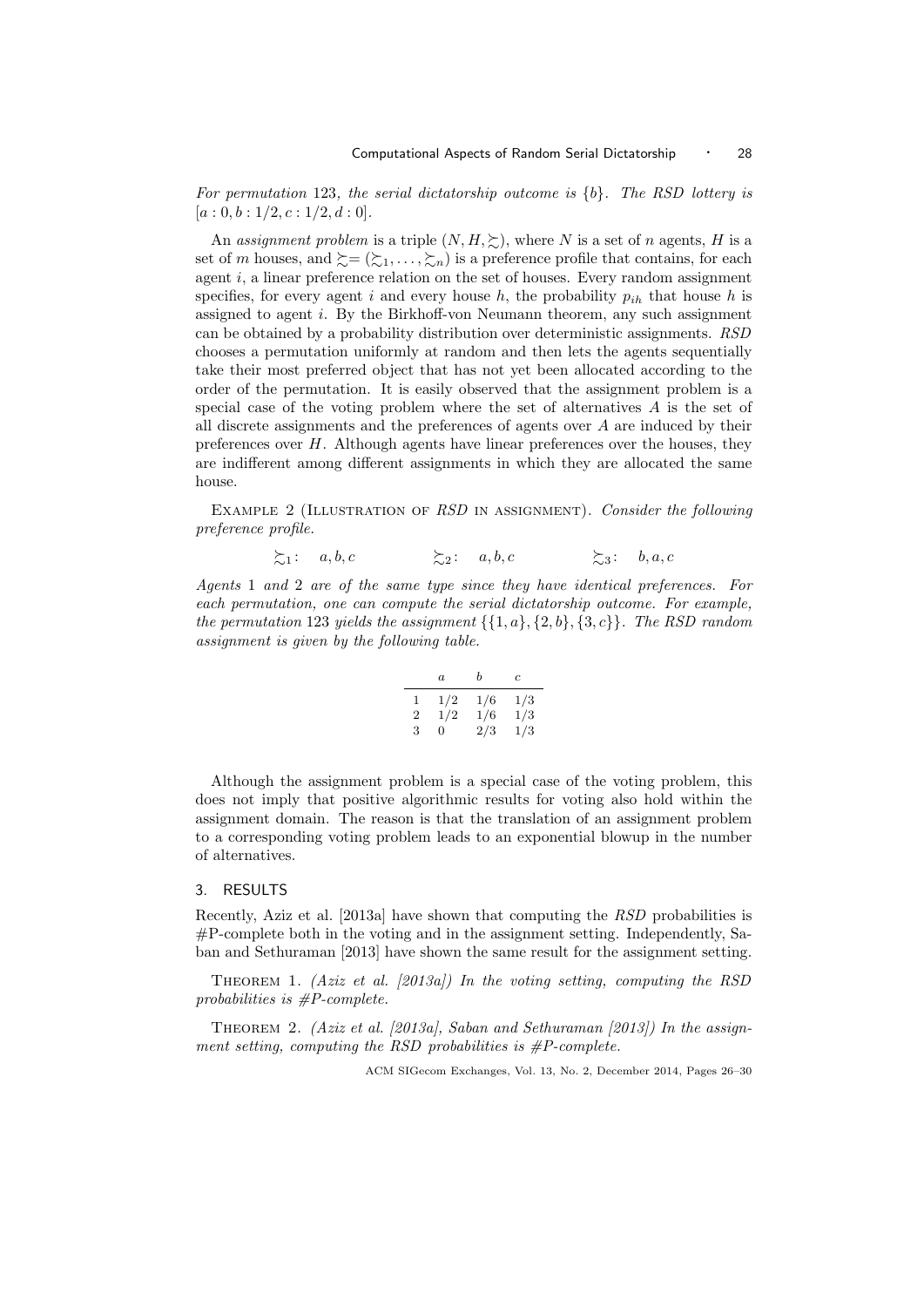29 · H. Aziz et al.

As a corollary, checking whether a given RSD probability is greater than or equal to some fixed  $q \in (0,1)$  is NP-hard. The reason is that since an RSD probability takes at most  $n! + 1$  values, a polynomial-time algorithm for the problem can be used along with binary search to compute the exact probability in polynomial time. In the assignment setting, even checking whether an agent obtains a house with positive probability is intractable.

THEOREM 3. (Saban and Sethuraman [2013]) In the assignment setting, checking whether an agent gets a house with positive RSD probability is NP-complete.

A corollary of Theorem 3 is that the problem of computing RSD probabilities does not admit an FPRAS (fully polynomial-time randomized approximation scheme) unless the complexity class NP is equal to the complexity class RP [Saban and Sethuraman, 2013].

In contrast to the result in the assignment setting, Aziz et al. [2013a] showed that in the voting setting, the support of the RSD lottery can be computed in polynomial time. The algorithm greedily builds up a permutation, if possible, in which an agent is added to the partial permutation as long as the agent still keeps the target alternative in contention for being selected.

THEOREM 4. (Aziz et al. [2013a]) In the voting setting, there is a polynomialtime algorithm to check whether an alternative receives positive RSD probability.

The negative complexity results by Saban and Sethuraman [2013] and Aziz et al. [2013a] prompted the need to identify conditions under which RSD probabilities can be computed efficiently. A problem with parameter  $k$  belongs to the class FPT, and is said to be *fixed-parameter tractable*, if there exists an algorithm that solves every instance I of the problem in time  $f(k) \cdot poly(|I|)$ , where f is some computable function independent of I and  $poly$  is a polynomial. Aziz and Mestre [2014] examined the parameterized complexity of the problems with respect to the following parameters: the number of agent types, the number of alternatives, the number of alternative types, and the number of houses. Agents have the same type if they have identical preferences. Alternatives have the same type if each agent is indifferent among all of them.

THEOREM 5. (Aziz and Mestre [2014]) In the voting setting,

- $(1)$  There is an FPT algorithm for computing the RSD probabilities with parameter  $T = \text{\# of agent types.}$
- $(2)$  There is an FPT algorithm for computing the RSD probabilities with parameter  $q = #$  of alternative types.

THEOREM 6. (Aziz and Mestre  $[2014]$ ) In the assignment setting,

- $(1)$  There is an FPT algorithm for computing the RSD probabilities with parameter  $m = \text{\# of houses}.$
- $(2)$  There is a polynomial-time algorithm for computing the RSD probabilities if the number T of agent types is bounded.